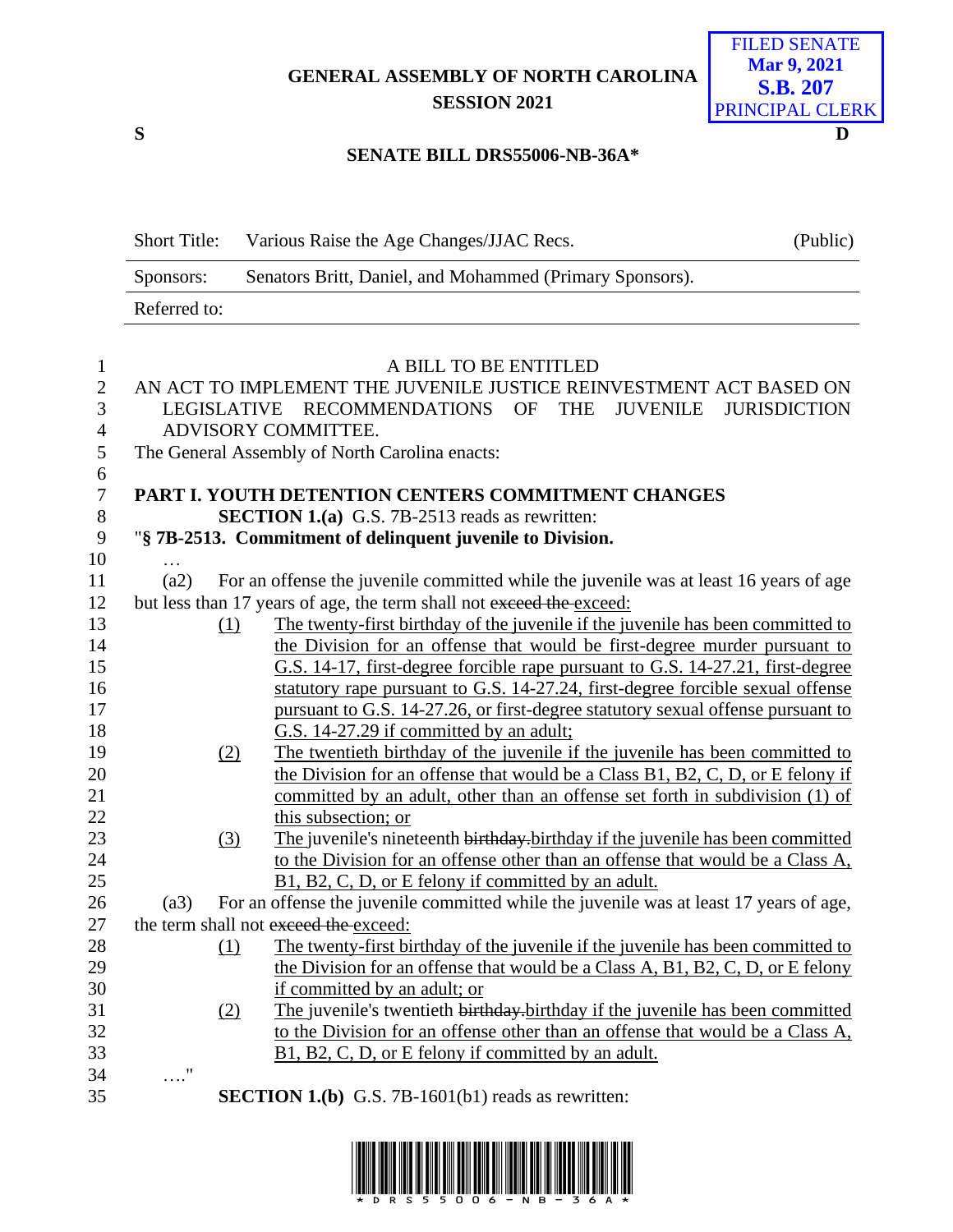|                                         |                             | <b>General Assembly Of North Carolina</b>                                                                                                                                                                                                                                                             | <b>Session 2021</b> |
|-----------------------------------------|-----------------------------|-------------------------------------------------------------------------------------------------------------------------------------------------------------------------------------------------------------------------------------------------------------------------------------------------------|---------------------|
| 1<br>$\boldsymbol{2}$<br>$\mathfrak{Z}$ |                             | "(b1) When the court obtains jurisdiction over a juvenile alleged to be delinquent for an<br>offense committed while the juvenile was at least 16 years of age but less than 17 years of age,<br>jurisdiction shall continue until terminated by order of the court or until the juvenile reaches the |                     |
| $\overline{4}$                          |                             | age of 19 years. years, except as provided otherwise in this Article. If the offense was committed                                                                                                                                                                                                    |                     |
| 5                                       |                             | while the juvenile was at least 17 years of age, jurisdiction shall continue until terminated by                                                                                                                                                                                                      |                     |
| 6                                       |                             | order of the court or until the juvenile reaches the age of 20 years years, except as provided                                                                                                                                                                                                        |                     |
| $\boldsymbol{7}$                        | otherwise in this Article." |                                                                                                                                                                                                                                                                                                       |                     |
| $8\,$                                   |                             | <b>SECTION 1.(c)</b> G.S. 7B-1602 reads as rewritten:                                                                                                                                                                                                                                                 |                     |
| 9                                       |                             | "§ 7B-1602. Extended jurisdiction over a delinquent juvenile under certain circumstances.                                                                                                                                                                                                             |                     |
| 10                                      |                             |                                                                                                                                                                                                                                                                                                       |                     |
| 11                                      | (b)                         | When a juvenile is committed to the Division for placement in a youth development                                                                                                                                                                                                                     |                     |
| 12                                      |                             | center for an offense committed under the age of 16 that would be a Class B1, B2, C, D, or E                                                                                                                                                                                                          |                     |
| 13                                      |                             | felony if committed by an adult, other than an offense set forth in subsection (a) of this section,                                                                                                                                                                                                   |                     |
| 14                                      |                             | jurisdiction shall continue until terminated by order of the court or until the juvenile reaches the                                                                                                                                                                                                  |                     |
| 15                                      |                             | age of 19 years, whichever occurs first.                                                                                                                                                                                                                                                              |                     |
| 16                                      | (c)                         | When a juvenile is committed to the Division for placement in a youth development                                                                                                                                                                                                                     |                     |
| 17                                      |                             | center for an offense committed while the juvenile was at least 16 years of age but less than 17                                                                                                                                                                                                      |                     |
| 18                                      |                             | years of age that would be a Class B1, B2, C, D, or E felony if committed by an adult, other than                                                                                                                                                                                                     |                     |
| 19                                      |                             | an offense set forth in subsection (a) of this section, jurisdiction shall continue until terminated                                                                                                                                                                                                  |                     |
| 20                                      |                             | by order of the court or until the juvenile reaches the age of 20 years, whichever occurs first.                                                                                                                                                                                                      |                     |
| 21                                      | (d)                         | When a juvenile is committed to the Division for placement in a youth development                                                                                                                                                                                                                     |                     |
| 22                                      |                             | center for an offense committed while at least 17 years of age that would be a Class B1, B2, C,                                                                                                                                                                                                       |                     |
| 23                                      |                             | D, or E felony if committed by an adult, other than an offense set forth in subsection (a) of this                                                                                                                                                                                                    |                     |
| 24                                      |                             | section, jurisdiction shall continue until terminated by order of the court or until the juvenile                                                                                                                                                                                                     |                     |
| 25                                      |                             | reaches the age of 21 years, whichever occurs first."                                                                                                                                                                                                                                                 |                     |
| 26                                      |                             | <b>SECTION 1.(d)</b> G.S. 7B-2514(c) reads as rewritten:                                                                                                                                                                                                                                              |                     |
| 27                                      | " $(c)$                     | The Division shall release a juvenile under a plan of post-release supervision at least                                                                                                                                                                                                               |                     |
| 28                                      |                             | 90 days prior to: to one of the following:                                                                                                                                                                                                                                                            |                     |
| 29                                      | (1)                         | Completion of the juvenile's definite term of commitment; or commitment.                                                                                                                                                                                                                              |                     |
| 30                                      | (2)                         | The juvenile's twenty-first birthday if the juvenile has been committed to the                                                                                                                                                                                                                        |                     |
| 31                                      |                             | Division for an offense that would be first-degree murder pursuant to                                                                                                                                                                                                                                 |                     |
| 32                                      |                             | G.S. 14-17, first-degree forcible rape pursuant to G.S. 14-27.21, first-degree                                                                                                                                                                                                                        |                     |
| 33                                      |                             | statutory rape pursuant to G.S. 14-27.24, first-degree forcible sexual offense                                                                                                                                                                                                                        |                     |
| 34                                      |                             | pursuant to G.S. 14-27.26, or first-degree statutory sexual offense pursuant to                                                                                                                                                                                                                       |                     |
| 35                                      |                             | G.S. 14-27.29 if committed by an adult.                                                                                                                                                                                                                                                               |                     |
| 36                                      | (3)                         | The juvenile's nineteenth birthday if If the juvenile has been committed to the                                                                                                                                                                                                                       |                     |
| 37                                      |                             | Division for an offense that would be a Class B1, B2, C, D, or E felony if                                                                                                                                                                                                                            |                     |
| 38                                      |                             | committed<br>adult, other than<br>by<br>an<br>an offense                                                                                                                                                                                                                                              | set forth in        |
| 39                                      |                             | G.S. 7B-1602(a).G.S. 7B-1602(a):                                                                                                                                                                                                                                                                      |                     |
| 40                                      |                             | The juvenile's nineteenth birthday, if the juvenile committed the<br><u>a.</u>                                                                                                                                                                                                                        |                     |
| 41                                      |                             | offense prior to reaching the age of 16 years.                                                                                                                                                                                                                                                        |                     |
| 42                                      |                             | The juvenile's twentieth birthday, if the juvenile committed the offense<br><u>b.</u>                                                                                                                                                                                                                 |                     |
| 43                                      |                             | while the juvenile was at least 16 years of age but less than 17 years                                                                                                                                                                                                                                |                     |
| 44                                      |                             | of age.                                                                                                                                                                                                                                                                                               |                     |
| 45<br>46                                |                             | The juvenile's twenty-first birthday, if the juvenile committed the<br>$\underline{c}$ .<br>offense while the juvenile was at least 17 years of age.                                                                                                                                                  |                     |
| 47                                      |                             | The juvenile's eighteenth birthday if If the juvenile has been committed to the                                                                                                                                                                                                                       |                     |
| 48                                      | (4)                         | Division for an offense other than an offense that would be a Class A, B1, B2,                                                                                                                                                                                                                        |                     |
| 49                                      |                             | C, D, or E felony if committed by an adult.adult:                                                                                                                                                                                                                                                     |                     |
| 50                                      |                             | The eighteenth birthday of the juvenile, if the juvenile committed the                                                                                                                                                                                                                                |                     |
| 51                                      |                             | <u>a.</u><br>offense prior to reaching the age of 16 years.                                                                                                                                                                                                                                           |                     |
|                                         |                             |                                                                                                                                                                                                                                                                                                       |                     |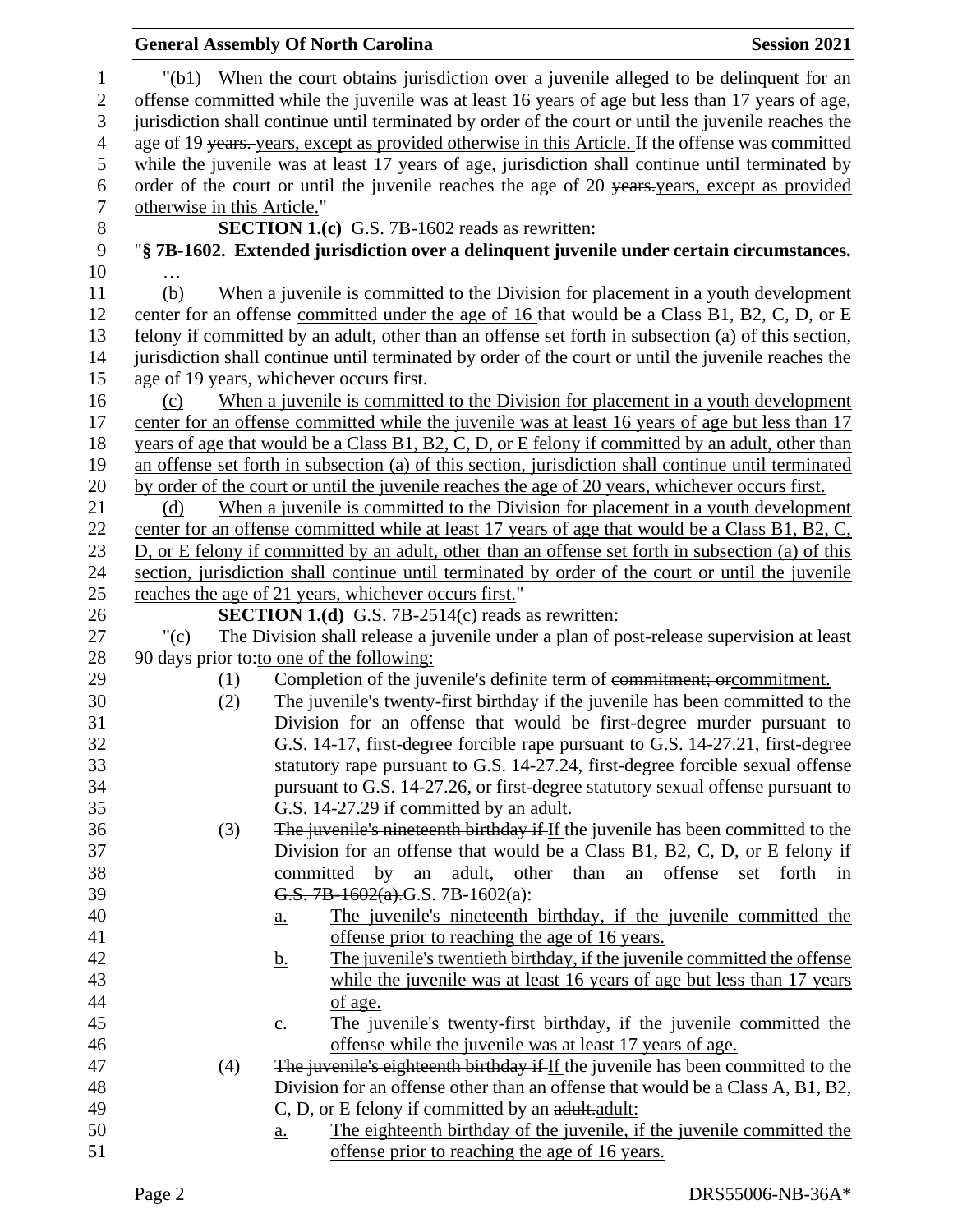|         |                   | <b>General Assembly Of North Carolina</b>                                                                                                                                                         | <b>Session 2021</b> |
|---------|-------------------|---------------------------------------------------------------------------------------------------------------------------------------------------------------------------------------------------|---------------------|
|         |                   | The nineteenth birthday of the juvenile, if the juvenile committed the<br><u>b.</u>                                                                                                               |                     |
|         |                   | offense while the juvenile was at least 16 years of age but less than 17                                                                                                                          |                     |
|         |                   | years of age.                                                                                                                                                                                     |                     |
|         |                   | The twentieth birthday of the juvenile, if the juvenile committed the<br>$\underline{c}$ .                                                                                                        |                     |
|         |                   | offense while the juvenile was at least 17 years of age."                                                                                                                                         |                     |
|         |                   | <b>SECTION 1.(e)</b> G.S. 7B-2516(c) reads as rewritten:                                                                                                                                          |                     |
| " $(c)$ |                   | If the court revokes post-release supervision, the juvenile shall be returned to the                                                                                                              |                     |
|         |                   | Division for placement in a youth development center for an indefinite term of at least 90 days,<br>provided, however, that no juvenile shall remain committed to the Division for placement in a |                     |
|         |                   | youth development center past-past the maximum term of commitment allowed pursuant to                                                                                                             |                     |
|         |                   | G.S. 7B-2513(a1), 7B-2513(a2), and 7B-2513(a3).                                                                                                                                                   |                     |
|         | $\leftrightarrow$ | The juvenile's twenty-first birthday if the juvenile has been committed to the                                                                                                                    |                     |
|         |                   | Division for an offense that would be first-degree murder pursuant to                                                                                                                             |                     |
|         |                   | G.S. 14-17, first degree forcible rape pursuant to G.S. 14-27.21, first degree                                                                                                                    |                     |
|         |                   | statutory rape pursuant to G.S. 14-27.24, first degree forcible sexual offense                                                                                                                    |                     |
|         |                   | pursuant to G.S. 14-27.26, or first-degree statutory sexual offense pursuant to                                                                                                                   |                     |
|         |                   | G.S. 14-27.29 if committed by an adult.                                                                                                                                                           |                     |
|         | (2)               | The juvenile's nineteenth birthday if the juvenile has been committed to the                                                                                                                      |                     |
|         |                   | Division for an offense that would be a Class B1, B2, C, D, or E felony if                                                                                                                        |                     |
|         |                   | committed by an adult, other than an offense set forth in G.S. 7B-1602(a).                                                                                                                        |                     |
|         | $\left(3\right)$  | The juvenile's eighteenth birthday if the juvenile has been committed to the                                                                                                                      |                     |
|         |                   | Division for an offense other than an offense that would be a Class A, B1, B2,                                                                                                                    |                     |
|         |                   | C, D, or E felony if committed by an adult."                                                                                                                                                      |                     |
|         |                   | <b>SECTION 1.(f)</b> G.S. 7B-2600 reads as rewritten:                                                                                                                                             |                     |
|         |                   | "§ 7B-2600. Authority to modify or vacate.                                                                                                                                                        |                     |
| (c)     |                   | In any case where the court finds the juvenile to be delinquent or undisciplined, the                                                                                                             |                     |
|         |                   | jurisdiction of the court to modify any order or disposition made in the case shall continue $\overrightarrow{H}$                                                                                 |                     |
|         |                   | during the minority of the juvenile, (ii) until the juvenile reaches the age of 19 years if the juvenile                                                                                          |                     |
|         |                   | has been adjudicated delinquent and committed to the Division for an offense that would be a                                                                                                      |                     |
|         |                   | Class B1, B2, C, D, or E felony if committed by an adult, other than an offense set forth in G.S.                                                                                                 |                     |
|         |                   | $7B-1602(a)$ , (iii) until the juvenile reaches the age of 21 years if the juvenile has been adjudicated                                                                                          |                     |
|         |                   | delinquent and committed for an offense that would be first-degree murder pursuant to G.S.                                                                                                        |                     |
|         |                   | 14-17, first-degree forcible rape pursuant to G.S. 14-27.21, first-degree statutory rape pursuant                                                                                                 |                     |
|         |                   | to G.S. 14-27.24, first degree forcible sexual offense pursuant to G.S. 14-27.26, or first degree                                                                                                 |                     |
|         |                   | statutory sexual offense pursuant to G.S. 14-27.29 if committed by an adult, juvenile or (iv) until                                                                                               |                     |
|         |                   | terminated by order of the court.                                                                                                                                                                 |                     |
| (d)     |                   | In any case where the court finds the juvenile to be delinquent, the jurisdiction of the                                                                                                          |                     |
|         |                   | court to modify any order of disposition made in the case shall continue until one of the following                                                                                               |                     |
| occurs: |                   |                                                                                                                                                                                                   |                     |
|         | (1)               | The juvenile reaches the age of 18 for an offense committed prior to the                                                                                                                          |                     |
|         |                   | juvenile reaching the age of 16.                                                                                                                                                                  |                     |
|         | (2)               | The juvenile reaches the age of 19 for an offense committed while the juvenile                                                                                                                    |                     |
|         |                   | was at least 16 years of age but less than 17 years of age.                                                                                                                                       |                     |
|         | (3)               | The juvenile reaches the age of 20 for an offense committed while the juvenile                                                                                                                    |                     |
|         |                   | was at least 17 years of age.                                                                                                                                                                     |                     |
|         | $\left(4\right)$  | The juvenile reaches the maximum term of commitment as authorized                                                                                                                                 |                     |
|         |                   | pursuant to G.S. 7B-2513(a1), 7B-2513(a2), and 7B-2513(a3), if the juvenile                                                                                                                       |                     |
|         |                   | was committed to the Division for placement in a youth development center.                                                                                                                        |                     |
|         | <u>(5)</u>        | Terminated by order of the court."                                                                                                                                                                |                     |
|         |                   |                                                                                                                                                                                                   |                     |
|         |                   |                                                                                                                                                                                                   |                     |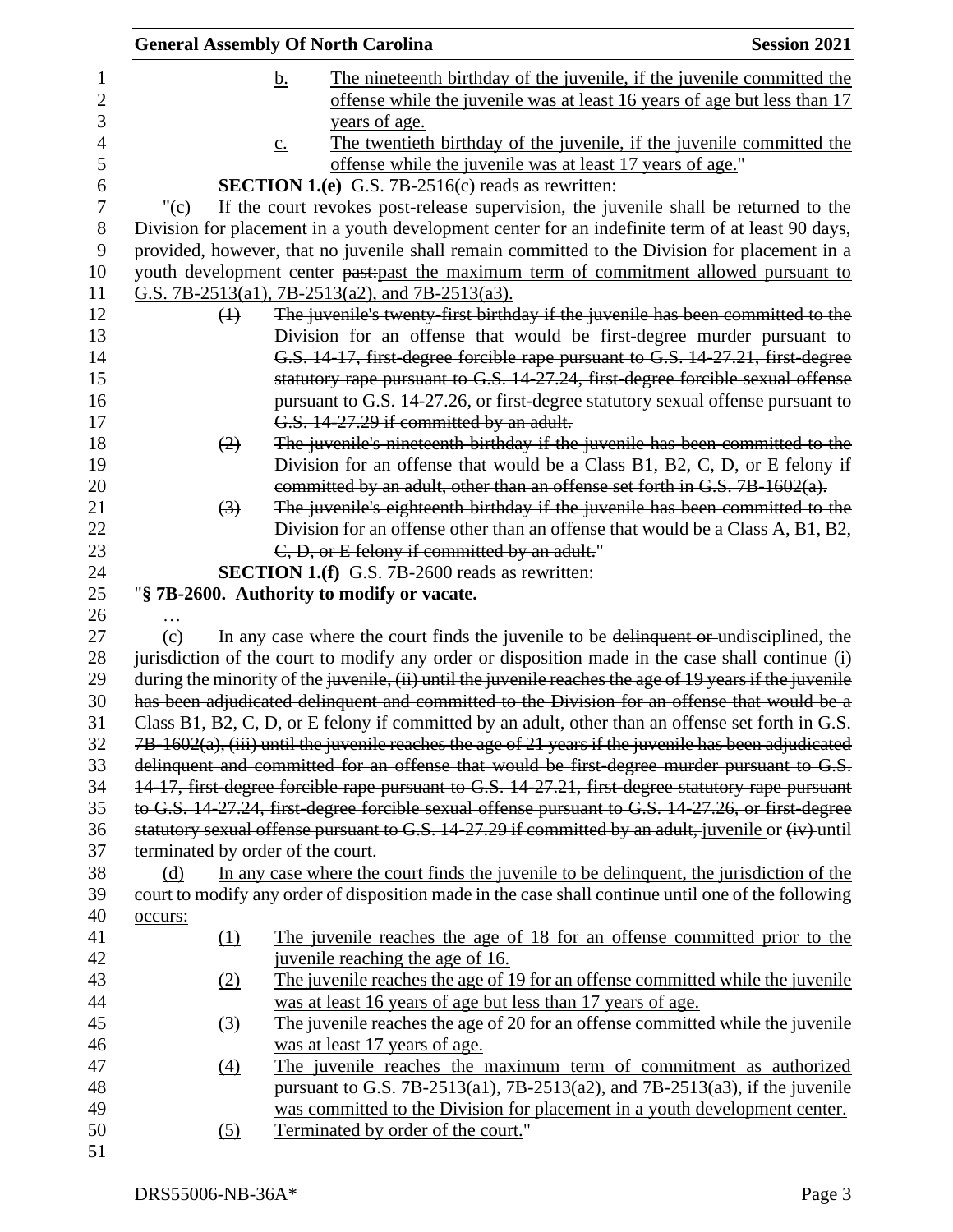|                | <b>General Assembly Of North Carolina</b>                                                                                                                                    | <b>Session 2021</b> |
|----------------|------------------------------------------------------------------------------------------------------------------------------------------------------------------------------|---------------------|
| $\mathbf{1}$   | PART II. JUVENILE TRANSFER HOUSING CHANGES                                                                                                                                   |                     |
| $\mathfrak{2}$ | <b>SECTION 2.</b> G.S. 7B-2204(d) reads as rewritten:                                                                                                                        |                     |
| 3              | Should the juvenile be found guilty, or enter a plea of guilty or no contest to a criminal<br>" $(d)$                                                                        |                     |
| $\overline{4}$ | offense in superior court and receive an active sentence, then immediate transfer to the Division                                                                            |                     |
| 5              | of Adult Correction and Juvenile Justice of the Department of Public Safety shall be ordered.                                                                                |                     |
| 6              | Until such time as the juvenile is transferred to the Division of Adult Correction and Juvenile                                                                              |                     |
| $\tau$         | Justice of the Department of Public Safety, the juvenile may be detained in a holdover facility.                                                                             |                     |
| $8\,$          | The juvenile may not be detained in a facility or detention facility pending transfer to approved                                                                            |                     |
| 9              | by the Division of Adult Correction and Juvenile Justice of the Department of Public Safety,                                                                                 |                     |
| 10             | unless the detention facility is operated by the sheriff pursuant to G.S. 7B-1905(b). Section."                                                                              |                     |
| 11             |                                                                                                                                                                              |                     |
| 12             | PART III. SECURE CUSTODY ORDER CHANGES                                                                                                                                       |                     |
| 13             | <b>SECTION 3.(a)</b> G.S. 7A-271 is amended by adding a new subsection to read:                                                                                              |                     |
| 14             | The superior court has jurisdiction to issue a secure custody order pursuant to<br>" $(g)$                                                                                   |                     |
| 15             | G.S. 7B-1903 when a juvenile matter that has been transferred to superior court is remanded to                                                                               |                     |
| 16             | district court pursuant to G.S. 7B-2200.5(d)."                                                                                                                               |                     |
| 17             | <b>SECTION 3.(b)</b> G.S. 7B-1902 reads as rewritten:                                                                                                                        |                     |
| 18             | "§ 7B-1902. Authority to issue custody orders; delegation.                                                                                                                   |                     |
| 19             | In the case of any juvenile alleged to be within the jurisdiction of the court, when the court                                                                               |                     |
| 20             | finds it necessary to place the juvenile in custody, the court may order that the juvenile be placed                                                                         |                     |
| 21             | in secure or nonsecure custody pursuant to criteria set out in G.S. 7B-1903.                                                                                                 |                     |
| 22             | Any district court judge may issue secure and nonsecure custody orders pursuant to                                                                                           |                     |
| 23             | G.S. 7B-1903. The chief district court judge may delegate the court's authority to the chief court                                                                           |                     |
| 24             | counselor or the chief court counselor's counseling staff by administrative order filed in the office                                                                        |                     |
| 25             | of the clerk of superior court. The administrative order shall specify which persons may be                                                                                  |                     |
| 26             | contacted for approval of a secure or nonsecure custody order. The chief district court judge shall                                                                          |                     |
| 27             | not delegate the court's authority to detain or house juveniles in holdover facilities pursuant to                                                                           |                     |
| 28             | G.S. 7B-1905 or G.S. 7B-2513.                                                                                                                                                |                     |
| 29             | Any superior court judge may issue a secure custody order pursuant to G.S. 7B-1903 when a                                                                                    |                     |
| 30             | juvenile matter that has been transferred to superior court is remanded to district court pursuant                                                                           |                     |
| 31             | to G.S. 7B-2200.5(d)."                                                                                                                                                       |                     |
| 32             | <b>SECTION 3.(c)</b> G.S. 7B-1906 is amended by adding a new subsection to read:                                                                                             |                     |
| 33             | A hearing to determine the need for continued secure custody shall be held no more<br>" $(b2)$                                                                               |                     |
| 34             | than 10 calendar days following the issuance of a secure custody order on remand of the matter                                                                               |                     |
| 35             | from superior court pursuant to G.S. 7B-2200.5(d). A hearing conducted under this subsection                                                                                 |                     |
| 36             | may not be continued or waived. Subsequent hearings on the need for continued secure custody                                                                                 |                     |
| 37             | shall be held pursuant to subsection (b1) of this section. The district court has authority to modify                                                                        |                     |
| 38             | any secure custody order pursuant to the provisions of this section following the issuance of that                                                                           |                     |
| 39             | order by the superior court."                                                                                                                                                |                     |
| 40             | <b>SECTION 3.(d)</b> G.S. 7B-2200.5(d) reads as rewritten:                                                                                                                   |                     |
| 41             | In any case where jurisdiction over a juvenile has been transferred to superior court,<br>" $(d)$                                                                            |                     |
| 42             | upon joint motion of the prosecutor and the juvenile's attorney, the superior court shall remand                                                                             |                     |
| 43<br>44       | the case to district court and court. The prosecutor shall provide the chief court counselor or his                                                                          |                     |
| 45             | or her designee with a copy of the joint motion prior to submitting the motion to the court. The<br>expunge the<br>superior court<br>record<br>superior<br>court shall<br>in | accordance<br>with  |
| 46             | G.S. 15A-145.8.G.S. 15A-145.8 at the time of remand, and, if the juvenile meets the criteria                                                                                 |                     |
| 47             | established in G.S. 7B-1903, may issue an order for secure custody upon the request of a                                                                                     |                     |
| 48             | prosecutor. The prosecutor shall provide a copy of any secure custody order issued to the chief                                                                              |                     |
| 49             | court counselor or his or her designee, as soon as possible and no more than 24 hours after the                                                                              |                     |
| 50             | order is issued."                                                                                                                                                            |                     |
| 51             |                                                                                                                                                                              |                     |